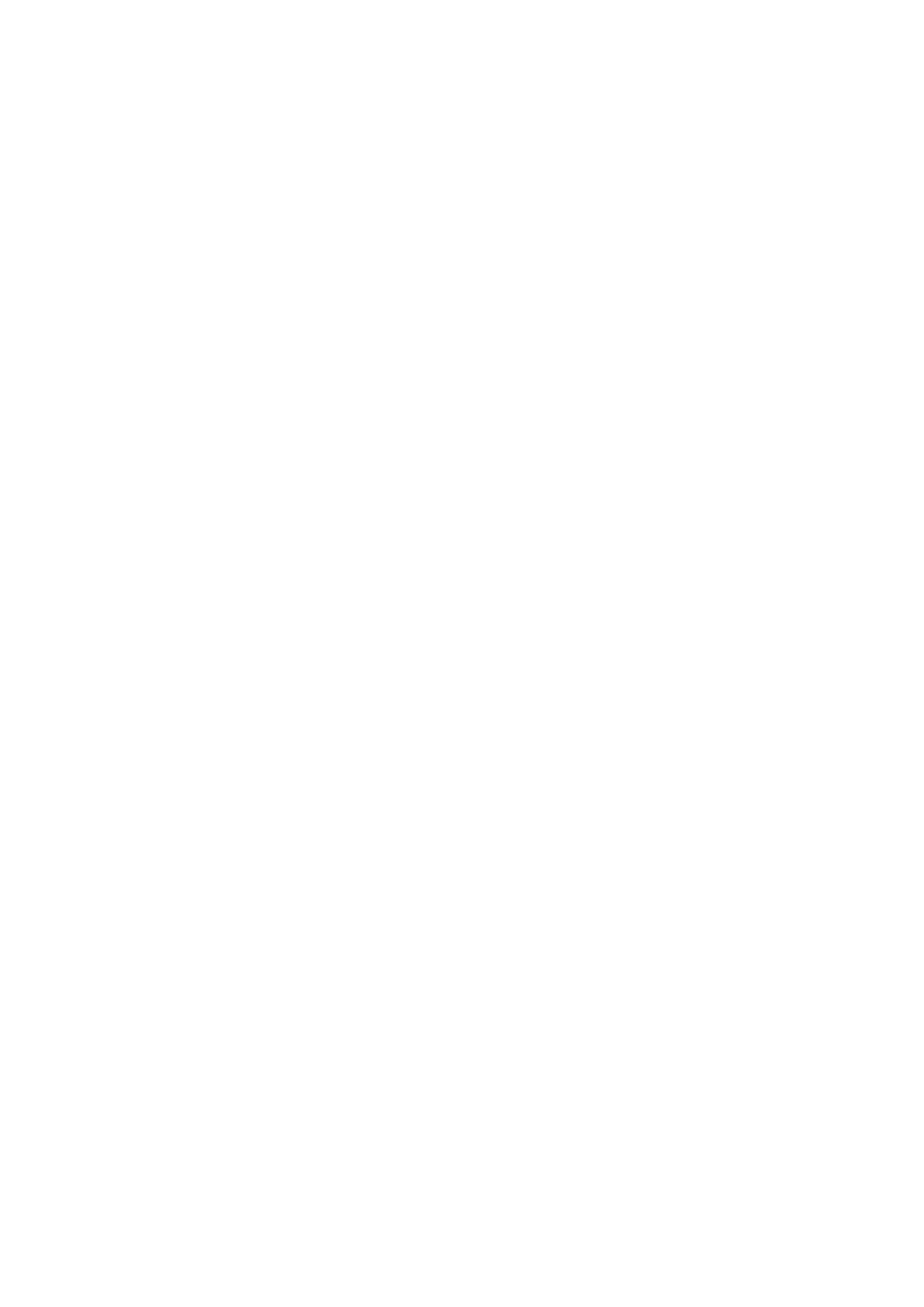## **Delta D88 High Temperature Retaining Adhesive**

Product code: D88 Product code: D88 Page 3 of 12

#### **After inhalation**

Remove victim to fresh air and keep at rest in a position comfortable for breathing. Call a POISON CENTER or doctor/physician if you feel unwell.

#### **After contact with skin**

Take off immediately all contaminated clothing. After contact with skin, wash immediately with plenty of water and soap. Immediately get medical attention.

#### **After contact with eyes**

Rinse cautiously with water for several minutes. Remove contact lenses, if present and easy to do. Continue rinsing. Consult an ophthalmologist.

#### **After ingestion**

Do not induce vomiting. Rinse mouth thoroughly with water. Let water be swallowed in little sips (dilution effect). Never give anything by mouth to an unconscious person or a person with cramps. Immediately get medical attention.

### **4.2. Most important symptoms and effects, both acute and delayed**

No information available.

### **4.3. Indication of any immediate medical attention and special treatment needed**

Treat symptomatically.

## **SECTION 5: Firefighting measures**

## **5.1. Extinguishing media**

#### **Suitable extinguishing media**

Dry extinguishing powder. Foam. Water spray. Carbon dioxide (CO2).

## **Unsuitable extinguishing media**

High power water jet.

### **5.2. Special hazards arising from the substance or mixture**

Can be released in case of fire: Carbon monoxide. Carbon dioxide (CO2). Nitrogen oxides (NOx).

### **5.3. Advice for firefighters**

Wear a self-contained breathing apparatus and chemical resistant suit. In case of fire and/or explosion do not breathe fumes.

#### **Additional information**

Collect contaminated fire extinguishing water separately. Do not allow entering drains or surface water. Use water spray/stream to protect personnel and to cool endangered containers.

### **SECTION 6: Accidental release measures**

### **6.1. Personal precautions, protective equipment and emergency procedures**

Provide adequate ventilation.

Do not breathe gas/vapour/spray. Avoid contact with skin, eye and clothing. Wear personal protection equipment. (refer to chapter 8)

### **6.2. Environmental precautions**

Do not empty into drains or the aquatic environment. Prevent spreading over great surfaces (e.g. by damming or installing oil booms). In case of leakage into waters, ground or the drainage system, the appropriate authorities must be informed.

## **6.3. Methods and material for containment and cleaning up**

Absorb with liquid-binding material (e.g. sand, diatomaceous earth, acid- or universal binding agents). Ventilate affected area.

Treat the assimilated material according to the section on waste disposal.

Clear contaminated area thoroughly.

# **6.4. Reference to other sections**

See protective measures under point 7 and 8.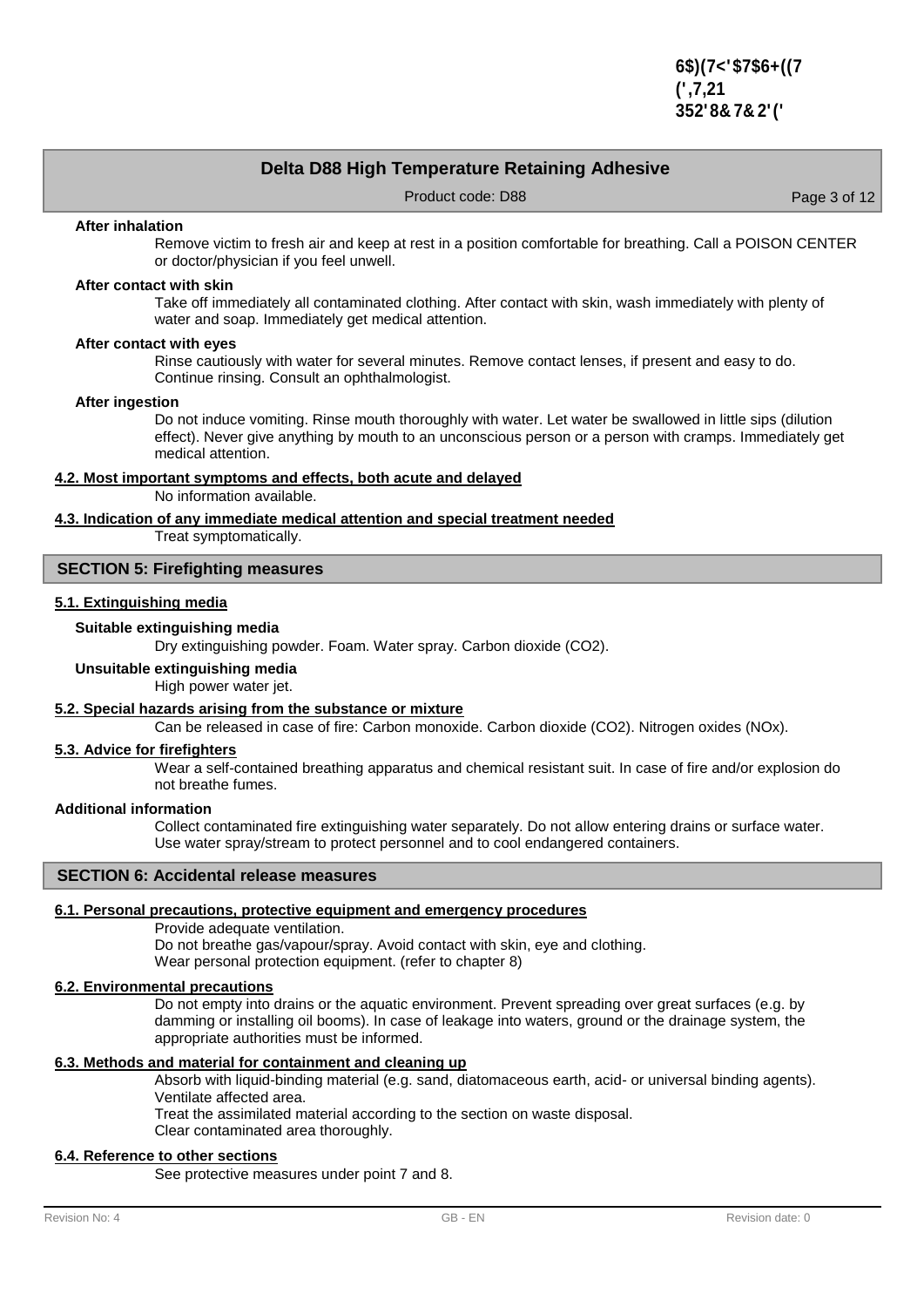

# **Delta D88 High Temperature Retaining Adhesive**

Product code: D88 Product code: D88 Page 4 of 12

### **SECTION 7: Handling and storage**

### **7.1. Precautions for safe handling**

#### **Advice on safe handling**

Provide adequate ventilation. Wear suitable protective clothing. ( Refer to chapter 8. )

#### **Advice on protection against fire and explosion**

Usual measures for fire prevention.

#### **Further information on handling**

Do not breathe gas/vapour/spray. Avoid contact with skin, eye and clothing. General protection and hygiene measures: refer to chapter 8

### **7.2. Conditions for safe storage, including any incompatibilities**

#### **Requirements for storage rooms and vessels**

Keep container tightly closed in a cool, well-ventilated place. Keep container dry.

#### **Advice on storage compatibility**

Do not store together with: Explosives. Oxidizing solids. Oxidizing liquids. Organic peroxides. Self-reactive substances and mixtures. Radioactive substances. Infectious substances.

#### **Further information on storage conditions**

Protect against: Light. UV-radiation/sunlight. heat. cooling. moisture.

# **7.3. Specific end use(s)**

No information available.

### **SECTION 8: Exposure controls/personal protection**

### **8.1. Control parameters**

#### **8.2. Exposure controls**



### **Appropriate engineering controls**

In case of open handling, use devices with built-in suction where possible. If suction of the immediate vicinity is impossible or insufficient, adequate airing of the working place must be ensured. When workers are facing concentrations above the exposure limit they must use appropriate certified respirators.

#### **Protective and hygiene measures**

Always close containers tightly after the removal of product. Do not eat, drink, smoke or sneeze at the workplace. Wash hands before breaks and at the end of work. Remove contaminated clothing immediatley and dispose off safely. Wash contaminated clothing prior to re-use. Used working clothes should not be used outside the work area. Street clothing should be stored seperately from work clothing. Protect skin by using skin protective cream.

### **Eye/face protection**

Suitable eye protection: Tightly sealed safety glasses. DIN EN 166

#### **Hand protection**

Pull-over gloves of rubber. DIN EN 374 Suitable material: (Breakthrough time >= 480 min, penetration time (maximum wearing period): 160 min) Butyl rubber. (0,5 mm) Before using check leak tightness / impermeability. In case of reutilization, clean gloves before taking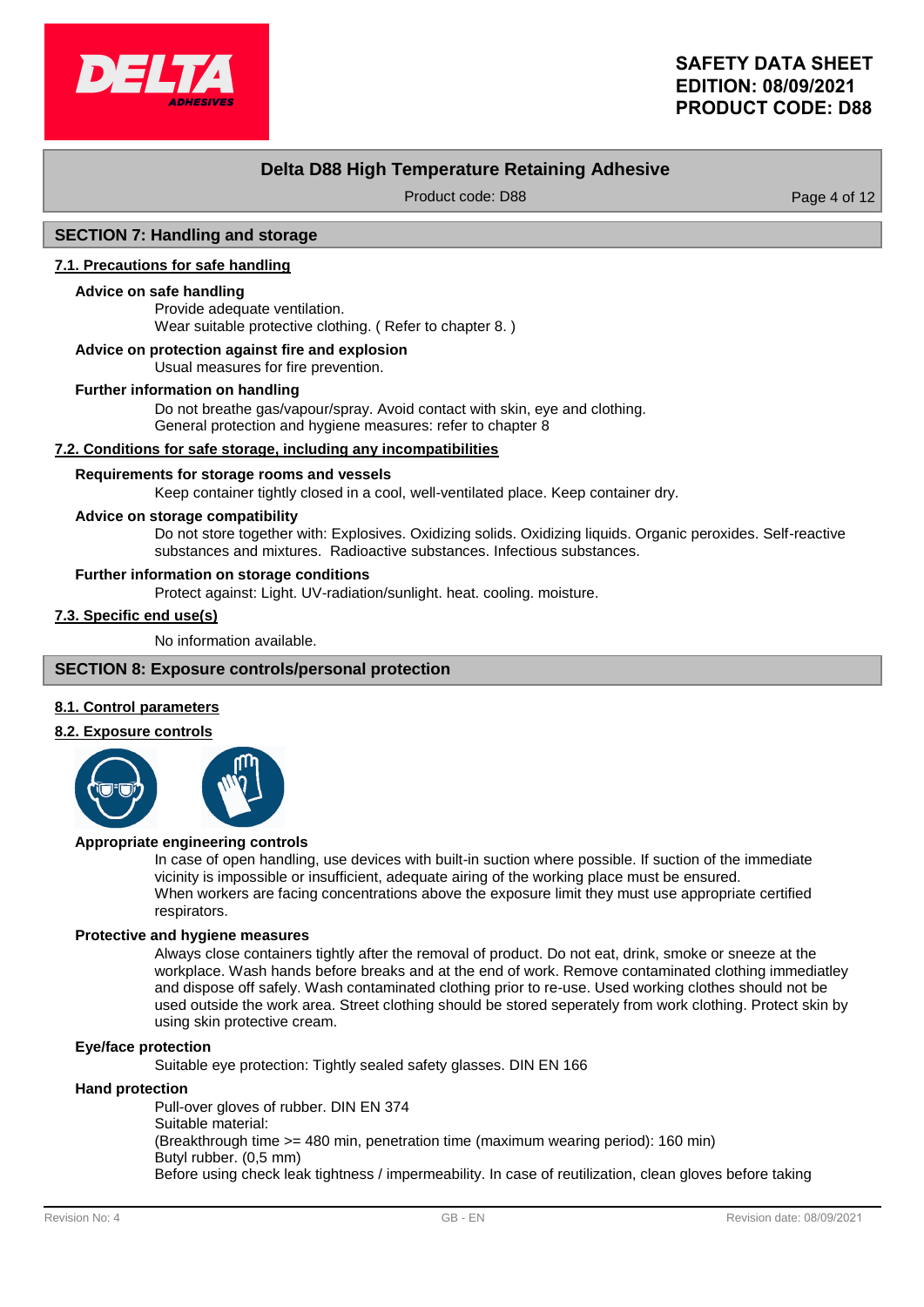

## **Delta D88 High Temperature Retaining Adhesive**

Product code: D88 Product code: D88 Page 5 of 12

off and store in well-aired place. In the cases of special applications, it is recommended to check the chemical resistance with the manufacturer of the gloves.

### **Skin protection**

Suitable protection of the body: Protective clothing:

## **Respiratory protection**

Respiratory protection required in case of: insufficient ventilation. Generation/formation of aerosols Generation/formation of mist exceeding critical value Suitable respiratory protective equipment: Combination filter device (DIN EN 141).. Type : A / P2/P3 The filter class must be suitable for the maximum contaminant concentration (gas/vapour/aerosol/particulates) that may arise when handling the product. If the concentration is exceeded, closed-circuit breathing apparatus must be used!

## **Environmental exposure controls**

Do not empty into drains or the aquatic environment.

## **SECTION 9: Physical and chemical properties**

### **9.1. Information on basic physical and chemical properties**

| Physical state:                          | liquid         |                |                    |
|------------------------------------------|----------------|----------------|--------------------|
| Colour:                                  | Green          |                |                    |
| Odour:                                   | characteristic |                |                    |
|                                          |                |                | <b>Test method</b> |
| pH-Value:                                |                | not determined |                    |
| Changes in the physical state            |                |                |                    |
| Melting point:                           |                | not determined |                    |
| Initial boiling point and boiling range: |                | not determined |                    |
| Flash point:                             |                | not determined |                    |
| <b>Explosive properties</b><br>none/none |                |                |                    |
| Lower explosion limits:                  |                | not determined |                    |
| Upper explosion limits:                  |                | not determined |                    |
| <b>Oxidizing properties</b><br>none/none |                |                |                    |
| Vapour pressure:                         |                | not determined |                    |
| Density:                                 |                | not determined |                    |
| Viscosity / dynamic:                     |                | not determined |                    |
| 9.2. Other information                   |                |                |                    |
|                                          |                |                |                    |

No information available.

## **SECTION 10: Stability and reactivity**

#### **10.1. Reactivity**

No information available.

### **10.2. Chemical stability**

Stable under normal storage and handling conditions.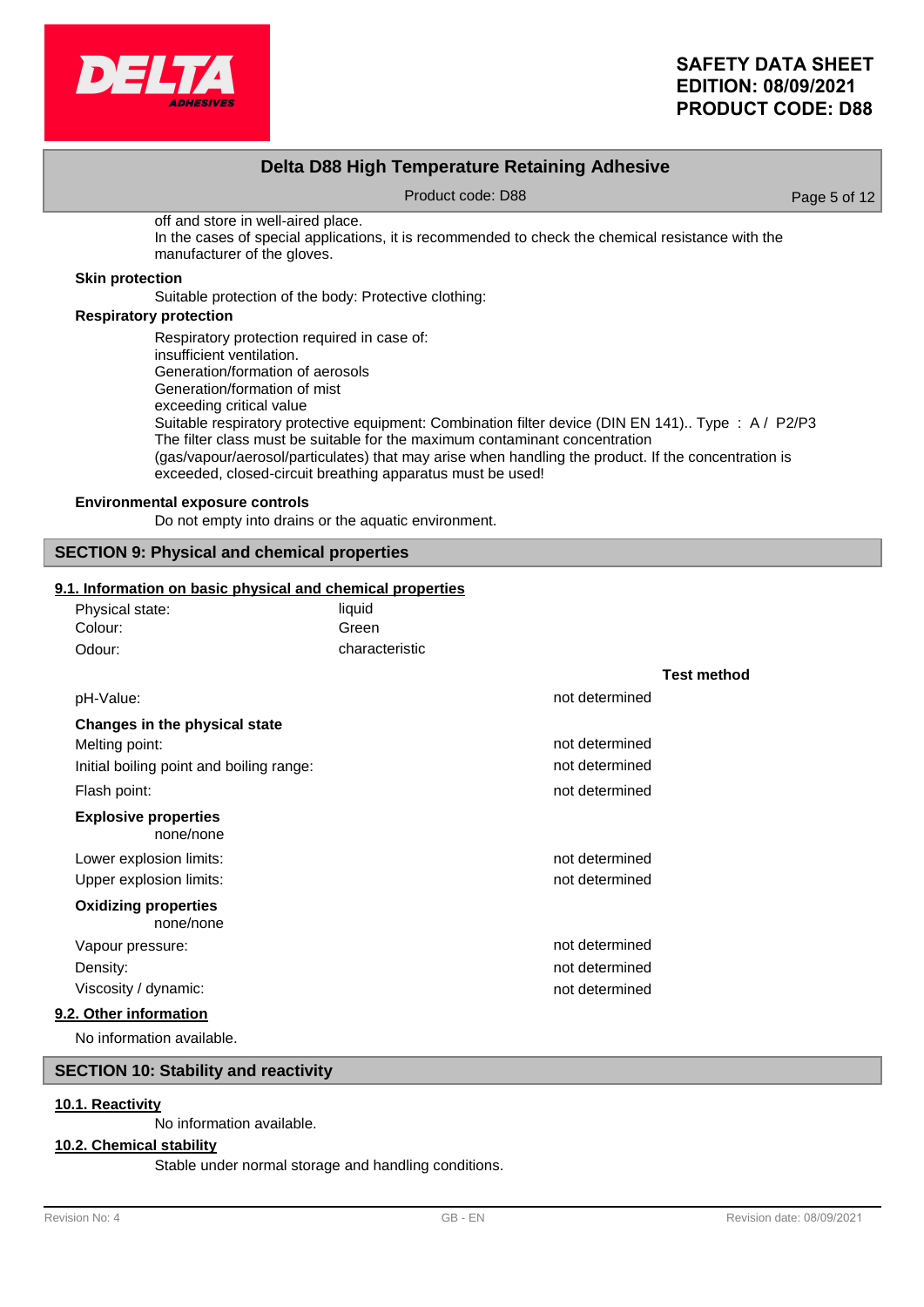

# **Delta D88 High Temperature Retaining Adhesive**

Product code: D88 Product code: D88 Page 6 of 12

## **10.3. Possibility of hazardous reactions**

No information available.

## **10.4. Conditions to avoid**

Protect against: Light. UV-radiation/sunlight. heat. cooling. moisture.

#### **10.5. Incompatible materials**

Materials to avoid: Strong acid. Oxidizing agents, strong. Alkalis (alkalis), concentrated.

#### **10.6. Hazardous decomposition products**

Can be released in case of fire: Carbon monoxide. Carbon dioxide (CO2). Nitrogen oxides (NOx).

#### **SECTION 11: Toxicological information**

#### **11.1. Information on toxicological effects**

#### **Toxicocinetics, metabolism and distribution**

No information available.

### **Acute toxicity**

Based on available data, the classification criteria are not met.

#### **Acute toxicity**

| CAS No     | Chemical name                                                   |            |                    |         |                     |
|------------|-----------------------------------------------------------------|------------|--------------------|---------|---------------------|
|            | Exposure routes                                                 | Method     | Dose               | Species | Source              |
| 27813-02-1 | methacrylic acid, monoester with propane-1,2-diol               |            |                    |         |                     |
|            | oral                                                            | LD50       | >2000 mg/kg        | Rat.    | <b>ECHA Dossier</b> |
|            | dermal                                                          | LD50       | >5000 mg/kg        | Rabbit. | <b>ECHA Dossier</b> |
| 79-10-7    | acrylic acid, prop-2-enoic acid                                 |            |                    |         |                     |
|            | oral                                                            | ATE        | 500 mg/kg          |         |                     |
|            | dermal                                                          | LD50       | > 294 mg/kg        | Rabbit. | <b>IRTECS</b>       |
|            | inhalative (4 h) vapour                                         | LC50       | $>5.1$ mg/l        | Rat.    | IECHA Dossier       |
|            | inhalative aerosol                                              | <b>ATE</b> | $1,5 \text{ mg/l}$ |         |                     |
| 80-15-9    | cumene hydroperoxide, alpha, alpha-dimethylbenzyl hydroperoxide |            |                    |         |                     |
|            | oral                                                            | LD50       | 382 mg/kg          | Rat.    | IUCLID              |
|            | dermal                                                          | LD50       | 500 mg/kg          | Rat.    | <b>RTECS</b>        |
|            | inhalative (4 h) vapour                                         | LC50       | $(200)$ mg/l       | Mouse.  | <b>IUCLID</b>       |
|            | inhalative aerosol                                              | <b>ATE</b> | $0,5 \text{ mg/l}$ |         |                     |
| 114-83-0   | 2'-Phenylacetohydrazide                                         |            |                    |         |                     |
|            | oral                                                            | LD50       | 270 mg/kg          | Mouse.  |                     |

### **Irritation and corrosivity**

Causes severe skin burns and eye damage.

#### **Sensitising effects**

May cause an allergic skin reaction. (methacrylic acid, monoester with propane-1,2-diol), (Aliphatic urethane acrylate), (2'-Phenylacetohydrazide)

Respiratory or skin sensitisation:

People who suffer from skins problems, asthma, allergies, chronic or recurring respiratory illnesses must not be deployed in processes, which use this substance.

### **STOT-single exposure**

May cause respiratory irritation. (2'-Phenylacetohydrazide)

## **Severe effects after repeated or prolonged exposure**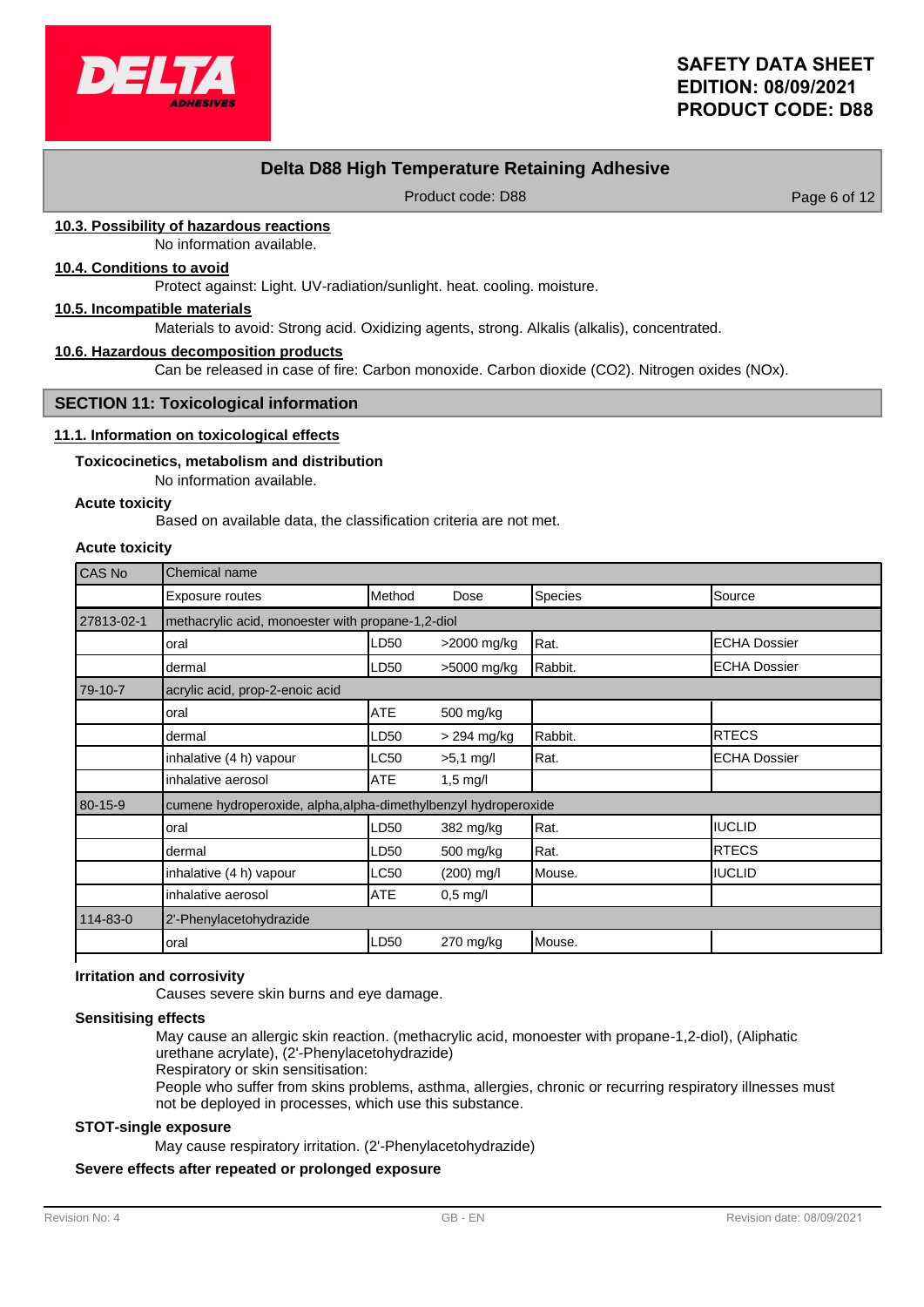

|                          | Delta D88 High Temperature Retaining Adhesive                                                                                                                                                                                                 |              |
|--------------------------|-----------------------------------------------------------------------------------------------------------------------------------------------------------------------------------------------------------------------------------------------|--------------|
|                          | Product code: D88                                                                                                                                                                                                                             | Page 7 of 12 |
|                          | Based on available data, the classification criteria are not met.                                                                                                                                                                             |              |
|                          | methacrylic acid, monoester with propane-1,2-diol:<br>Subchronic oral toxicity (90d, Rat.) NOAEL = 300 mg/kg(bw)/day; literature infomation: ECHA Dossier                                                                                     |              |
|                          | acrylic acid, prop-2-enoic acid:                                                                                                                                                                                                              |              |
|                          | Subchronic oral toxicity (90d, Rat.) NOAEL = 40 mg/kg; literature infomation: ECHA Dossier<br>Subchronic inhalative toxicity (90d, Rat.)) LOAEC = 0,015 mg/l; literature infomation: ECHA Dossier                                             |              |
|                          | cumene hydroperoxide, alpha, alpha-dimethylbenzyl hydroperoxide:<br>Subchronic inhalative toxicity (Rat.) NOAEC = 31 mg/m3; literature infomation: ECHA Dossier                                                                               |              |
|                          | Carcinogenic/mutagenic/toxic effects for reproduction                                                                                                                                                                                         |              |
|                          | Based on available data, the classification criteria are not met.<br>methacrylic acid, monoester with propane-1,2-diol:                                                                                                                       |              |
|                          | In-vitro mutagenicity: in vitro mammalian chromosome aberration test = positive. Iiterature infomation:<br>Mutation Research 517 (1-2): 187-198                                                                                               |              |
|                          | OECD Guideline 471 (Bacterial Reverse Mutation Assay) = negative. literature infomation: ECHA Dossier<br>OECD Guideline 472 (Genetic Toxicology: Escherichia coli, Reverse Mutation Assay) = negative. literature<br>infomation: ECHA Dossier |              |
|                          | OECD Guideline 476 (In vitro Mammalian Cell Gene Mutation Test) = negative. literature infomation: ECHA<br>Dossier                                                                                                                            |              |
|                          | In-vivo mutagenicity: OECD Guideline 474 (Mammalian Erythrocyte Micronucleus Test) = negative.<br>literature infomation: ECHA Dossier                                                                                                         |              |
|                          | Carcinogenicity: Rat.) NOAEC = >2,05 mg/l; literature infomation: ECHA Dossier<br>Developmental toxicity/teratogenicity (Rat.) NOAEL = 50 mg/kg(bw)/day; literature infomation: ECHA<br>Dossier                                               |              |
|                          | acrylic acid, prop-2-enoic acid:                                                                                                                                                                                                              |              |
|                          | In-vitro mutagenicity: OECD Guideline 476 (In vitro Mammalian Cell Gene Mutation Test) = negative.<br>literature infomation: ECHA Dossier                                                                                                     |              |
|                          | In-vivo mutagenicity: No experimental indications of mutagenicity in-vivo exist. literature infomation: ECHA<br>Dossier                                                                                                                       |              |
|                          | Carcinogenicity: (Mouse.) NOAEL = >10 mg/kg(bw)/day; literature infomation: ECHA Dossier<br>Developmental toxicity/teratogenicity (Rat.) NOAEC = 0,075 mg/l; literature infomation: ECHA Dossier                                              |              |
|                          | cumene hydroperoxide, alpha, alpha-dimethylbenzyl hydroperoxide:                                                                                                                                                                              |              |
|                          | In-vitro mutagenicity: OECD Guideline 471 (Bacterial Reverse Mutation Assay) = positive. literature<br>infomation: ECHA Dossier                                                                                                               |              |
|                          | No experimental indications of mutagenicity in-vivo exist. literature infomation: ECHA Dossier                                                                                                                                                |              |
| <b>Aspiration hazard</b> |                                                                                                                                                                                                                                               |              |
|                          | Based on available data, the classification criteria are not met.                                                                                                                                                                             |              |
|                          | Specific effects in experiment on an animal                                                                                                                                                                                                   |              |
|                          | No information available.                                                                                                                                                                                                                     |              |

## **12.1. Toxicity**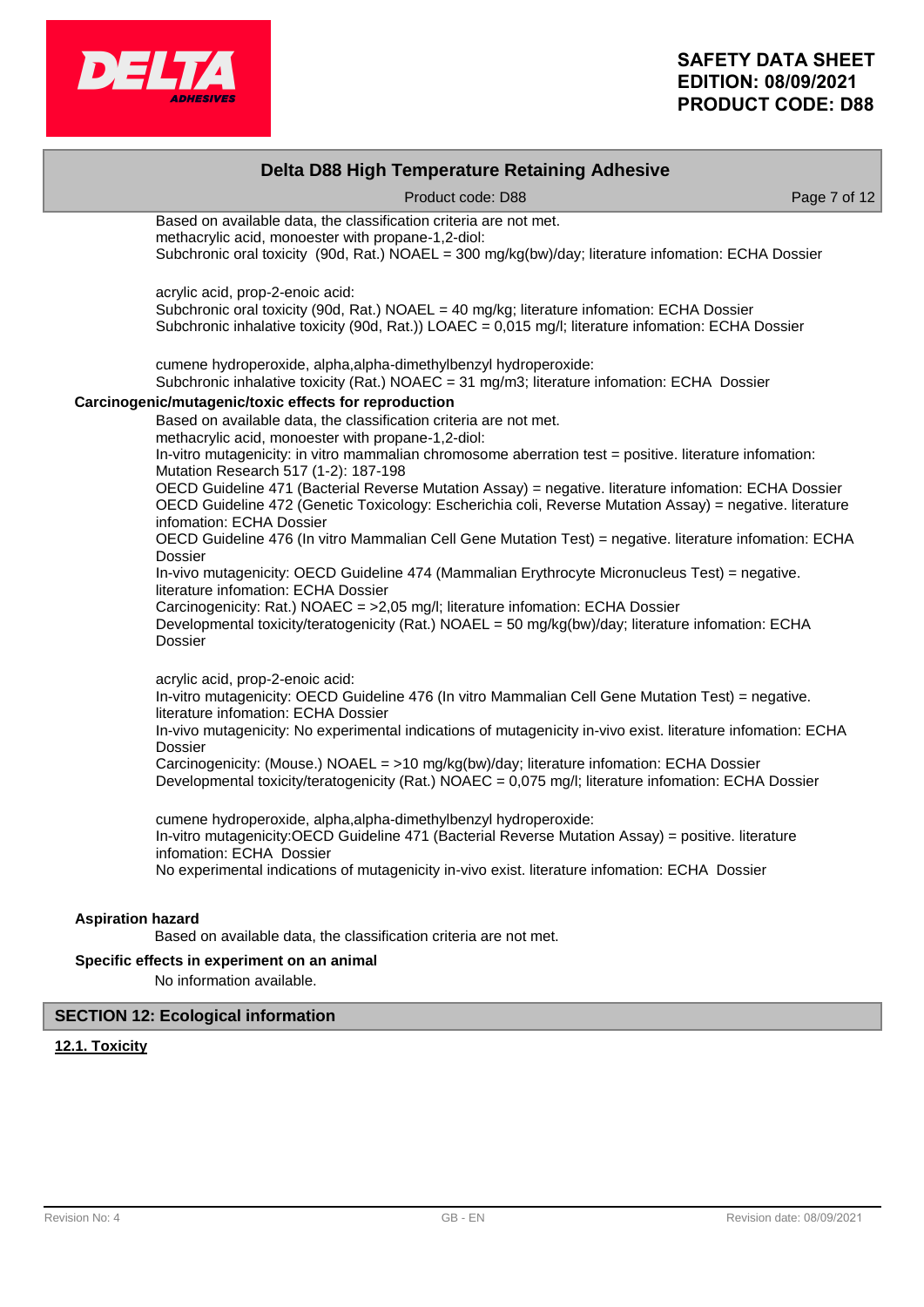

# **Delta D88 High Temperature Retaining Adhesive**

|            | Product code: D88                                               |                                                   |                   |  | Page 8 of 12                 |                      |  |
|------------|-----------------------------------------------------------------|---------------------------------------------------|-------------------|--|------------------------------|----------------------|--|
| CAS No     | Chemical name                                                   |                                                   |                   |  |                              |                      |  |
|            | Aquatic toxicity                                                | Method                                            | Dose              |  | [h]   [d] Species            | <b>Source</b>        |  |
| 27813-02-1 |                                                                 | methacrylic acid, monoester with propane-1,2-diol |                   |  |                              |                      |  |
|            | Acute fish toxicity                                             | <b>LC50</b>                                       | 833 mg/l          |  | 96 h Scophthalmus maximus    |                      |  |
|            | Acute crustacea toxicity                                        | <b>EC50</b>                                       | $>143$ mg/l       |  | 48 h Daphnia magna           | <b>IECHA Dossier</b> |  |
| 79-10-7    | acrylic acid, prop-2-enoic acid                                 |                                                   |                   |  |                              |                      |  |
|            | Acute fish toxicity                                             | <b>LC50</b>                                       | $27 \text{ mg/l}$ |  | 96 hOnchorhynchus mykiss     | <b>IECHA Dossier</b> |  |
|            | Acute algae toxicity                                            | ErC50                                             | $0,13$ mg/l       |  | 72 h Desmodesmus subspicatus | MSDS extern          |  |
|            | Acute crustacea toxicity                                        | <b>EC50</b>                                       | $95 \text{ mg/l}$ |  | 48 h Daphnia magna           | <b>ECHA Dossier</b>  |  |
| 80-15-9    | cumene hydroperoxide, alpha, alpha-dimethylbenzyl hydroperoxide |                                                   |                   |  |                              |                      |  |
|            | Acute fish toxicity                                             | <b>LC50</b>                                       | $3,9$ mg/l        |  | 96 hOncorhynchus mykiss      | <b>IECHA Dossier</b> |  |
|            | Acute algae toxicity                                            | ErC <sub>50</sub>                                 | $3,1$ mg/l        |  | 72 h Desmodesmus subspicatus | <b>ECHA Dossier</b>  |  |
|            | Acute crustacea toxicity                                        | <b>EC50</b>                                       | 18,84 mg/l        |  | 48 h Daphnia magna           | <b>IECHA Dossier</b> |  |

### **12.2. Persistence and degradability**

| <b>CAS No</b> | <b>I</b> Chemical name                                          |           |    |                      |  |
|---------------|-----------------------------------------------------------------|-----------|----|----------------------|--|
|               | IMethod                                                         | Value     | d  | Source               |  |
|               | <b>Evaluation</b>                                               |           |    |                      |  |
| 27813-02-1    | Imethacrylic acid, monoester with propane-1,2-diol              |           |    |                      |  |
|               | OECD 301C / ISO 9408 / EWG 92/69 Anhang V, C.4-F                | -81%      | 28 | <b>IECHA Dossier</b> |  |
|               | Easily biodegradable (concerning to the criteria of the OECD)   |           |    |                      |  |
| 80-15-9       | cumene hydroperoxide, alpha, alpha-dimethylbenzyl hydroperoxide |           |    |                      |  |
|               | OECD 301B / ISO 9439 / EWG 92/69 Anhang V, C.4-C                | <b>3%</b> | 28 | <b>IECHA Dossier</b> |  |
|               | Not easily bio-degradable (according to OECD-criteria).         |           |    |                      |  |

## **12.3. Bioaccumulative potential**

## **Partition coefficient n-octanol/water**

| <b>ICAS No</b> | <b>IChemical name</b>                                           | Log Pow |
|----------------|-----------------------------------------------------------------|---------|
| 27813-02-1     | Imethacrylic acid, monoester with propane-1,2-diol              | 0.97    |
| 179-10-7       | acrylic acid, prop-2-enoic acid                                 | 0.35    |
| $180 - 15 - 9$ | cumene hydroperoxide, alpha, alpha-dimethylbenzyl hydroperoxide | 2,16    |

## **12.4. Mobility in soil**

No data available

## **12.5. Results of PBT and vPvB assessment**

No data available

## **12.6. Other adverse effects**

No data available

# **Further information**

Do not empty into drains or the aquatic environment.

## **SECTION 13: Disposal considerations**

# **13.1. Waste treatment methods**

## **Advice on disposal**

Waste disposal according to official state regulations. Consult the local waste disposal expert about waste disposal. Cleaned containers may be recycled.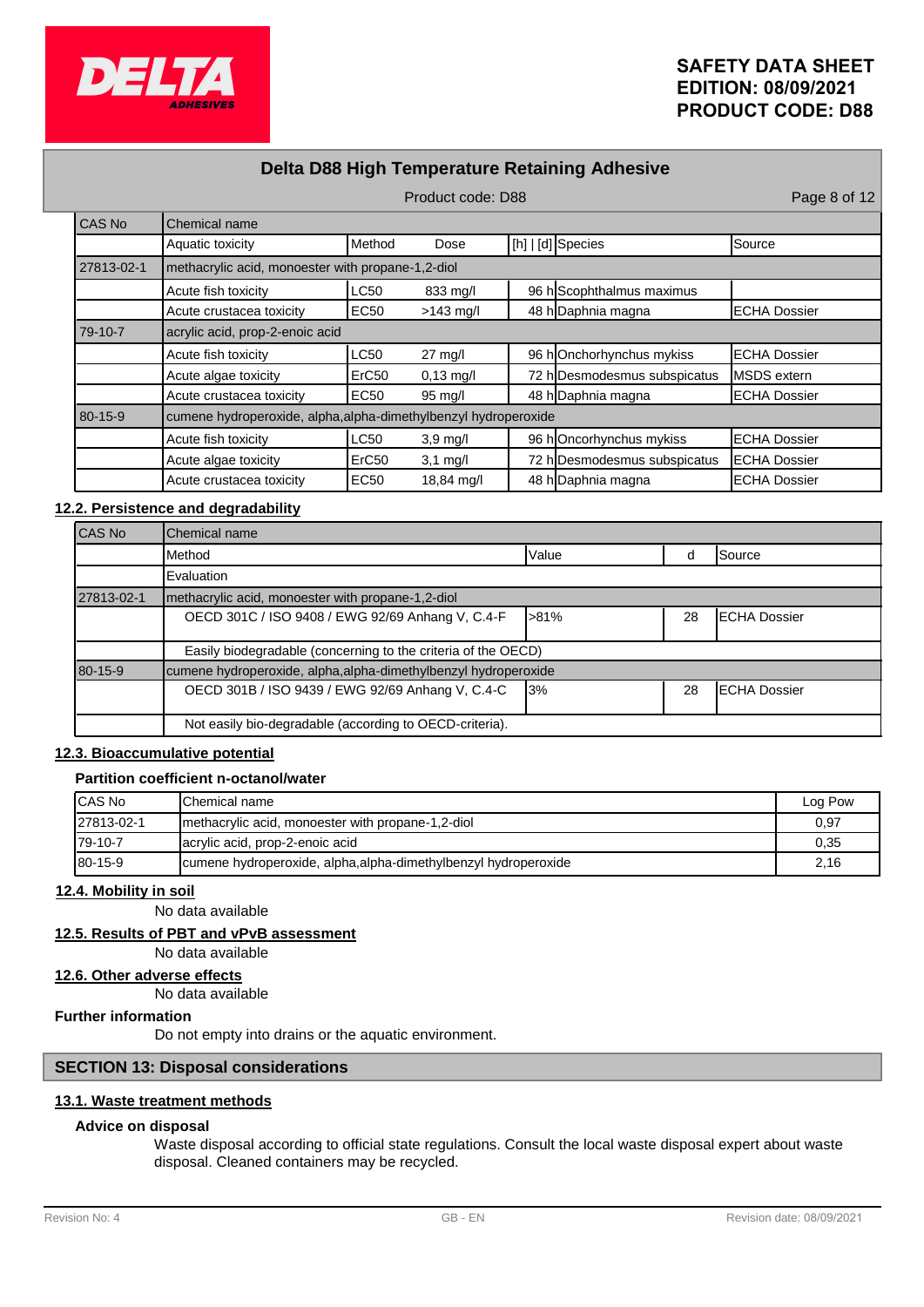

# **Delta D88 High Temperature Retaining Adhesive**

Product code: D88 Product code: D88 Page 9 of 12

### **Waste disposal number of waste from residues/unused products**

080409 WASTES FROM THE MANUFACTURE, FORMULATION, SUPPLY AND USE (MFSU) OF COATINGS (PAINTS, VARNISHES AND VITREOUS ENAMELS), ADHESIVES, SEALANTS AND PRINTING INKS; wastes from MFSU of adhesives and sealants (including waterproofing products); waste adhesives and sealants containing organic solvents or other dangerous substances Classified as hazardous waste.

### **Waste disposal number of used product**

WASTES FROM THE MANUFACTURE, FORMULATION, SUPPLY AND USE (MFSU) OF COATINGS (PAINTS, VARNISHES AND VITREOUS ENAMELS), ADHESIVES, SEALANTS AND PRINTING INKS; wastes from MFSU of adhesives and sealants (including waterproofing products); waste adhesives and sealants containing organic solvents or other dangerous substances Classified as hazardous waste. 080409

### **Waste disposal number of contaminated packaging**

WASTE PACKAGING; ABSORBENTS, WIPING CLOTHS, FILTER MATERIALS AND PROTECTIVE CLOTHING NOT OTHERWISE SPECIFIED; packaging (including separately collected municipal packaging waste); packaging containing residues of or contaminated by dangerous substances Classified as hazardous waste. 150110

#### **Contaminated packaging**

Handle contaminated packaging in the same way as the substance itself.

# **SECTION 14: Transport information Land transport (ADR/RID) 14.1. UN number:** UN 1760 CORROSIVE LIQUID, N.O.S. (acrylic acid, prop-2-enoic acid; cumene hydroperoxide, alpha,alpha-dimethylbenzyl hydroperoxide) **14.2. UN proper shipping name: 14.3. Transport hazard class(es):** 8 **14.4. Packing group:** II Hazard label: 8 Classification code: C9 Special Provisions: 274 Limited quantity: 1 L Transport category: 2 Hazard No: 80 Tunnel restriction code: E Excepted quantity: E2 **Other applicable information (land transport) Inland waterways transport (ADN) 14.1. UN number:** UN 1760 CORROSIVE LIQUID, N.O.S. (acrylic acid, prop-2-enoic acid; cumene hydroperoxide, alpha,alpha-dimethylbenzyl hydroperoxide) **14.2. UN proper shipping name: 14.3. Transport hazard class(es):** 8 **14.4. Packing group:** II Hazard label: 8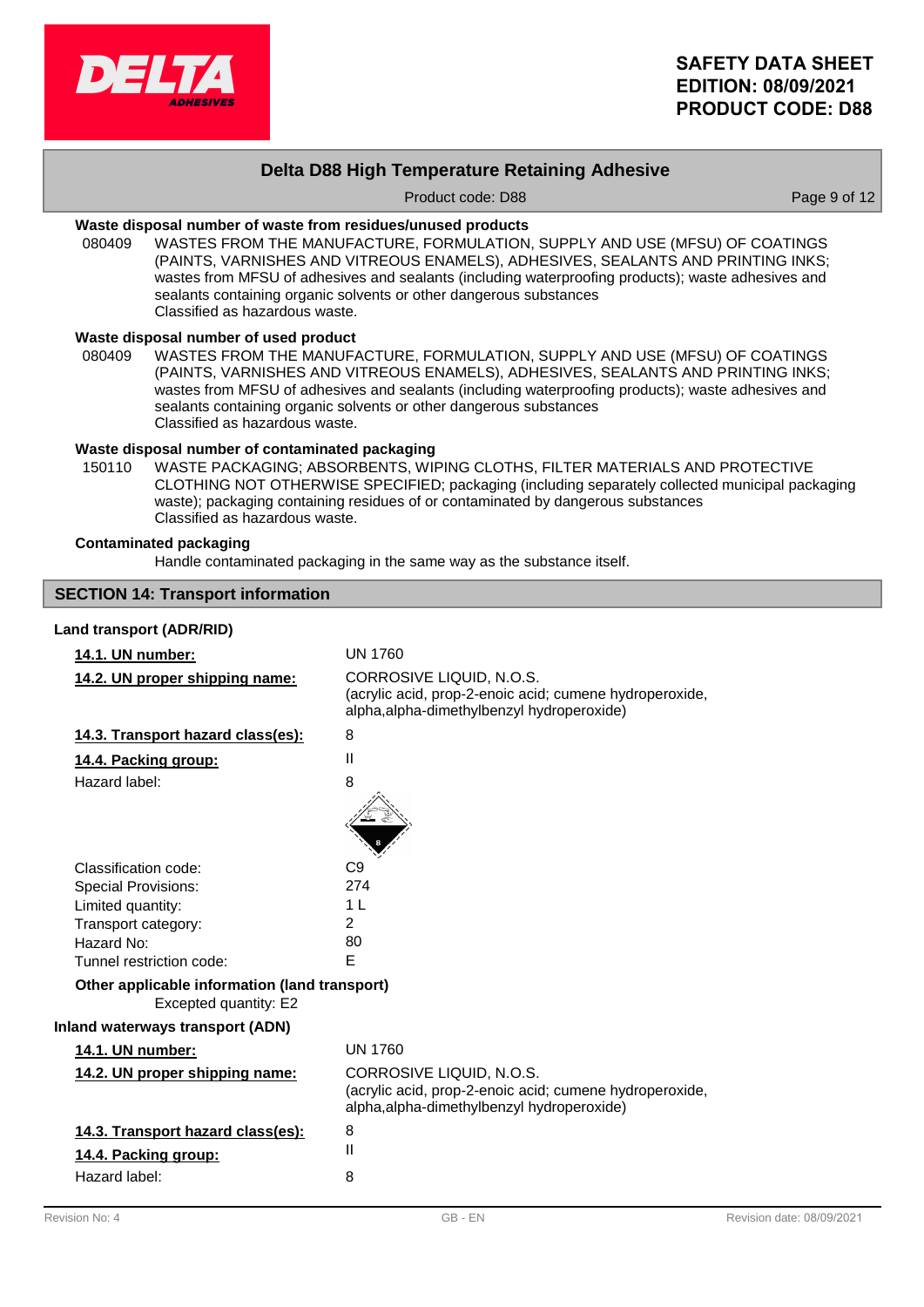

| Delta D88 High Temperature Retaining Adhesive                                                                                                  |                                                                  |                           |  |
|------------------------------------------------------------------------------------------------------------------------------------------------|------------------------------------------------------------------|---------------------------|--|
|                                                                                                                                                | Product code: D88                                                | Page 10 of 12             |  |
| Classification code:<br><b>Special Provisions:</b><br>Limited quantity:                                                                        | C9<br>274<br>1 <sub>L</sub>                                      |                           |  |
| Other applicable information (inland waterways transport)<br>Excepted quantity: E2                                                             |                                                                  |                           |  |
| <b>Marine transport (IMDG)</b>                                                                                                                 |                                                                  |                           |  |
| 14.1. UN number:                                                                                                                               | <b>UN 1760</b>                                                   |                           |  |
| 14.2. UN proper shipping name:                                                                                                                 | CORROSIVE LIQUID, N.O.S.<br>(Acrylic acid; Cumene hydroperoxide) |                           |  |
| 14.3. Transport hazard class(es):                                                                                                              | 8                                                                |                           |  |
| 14.4. Packing group:                                                                                                                           | Ш                                                                |                           |  |
| Hazard label:                                                                                                                                  | 8                                                                |                           |  |
| Marine pollutant:<br><b>Special Provisions:</b><br>Limited quantity:<br>EmS:                                                                   | <b>NO</b><br>274<br>1 <sub>L</sub><br>F-A, S-B                   |                           |  |
| Other applicable information (marine transport)<br>Excepted quantity: E2<br>Air transport (ICAO)                                               |                                                                  |                           |  |
| 14.1. UN number:                                                                                                                               | <b>UN 1760</b>                                                   |                           |  |
| 14.2. UN proper shipping name:                                                                                                                 | CORROSIVE LIQUID, N.O.S.                                         |                           |  |
|                                                                                                                                                | (Acrylic acid; Cumene hydroperoxide)                             |                           |  |
| 14.3. Transport hazard class(es):                                                                                                              | 8                                                                |                           |  |
| 14.4. Packing group:                                                                                                                           | Ш                                                                |                           |  |
| Hazard label:                                                                                                                                  | 8                                                                |                           |  |
| <b>Special Provisions:</b>                                                                                                                     | A3 A803                                                          |                           |  |
| Limited quantity Passenger:                                                                                                                    | 0.5L                                                             |                           |  |
| IATA-packing instructions - Passenger:<br>IATA-max. quantity - Passenger:<br>IATA-packing instructions - Cargo:<br>IATA-max. quantity - Cargo: | 851<br>1 <sub>L</sub><br>855<br>30L                              |                           |  |
| Other applicable information (air transport)<br>Passenger-LQ: Y840<br>Excepted quantity: E2                                                    |                                                                  |                           |  |
| 14.5. Environmental hazards                                                                                                                    |                                                                  |                           |  |
| ENVIRONMENTALLY HAZARDOUS:                                                                                                                     | no                                                               |                           |  |
| 14.6. Special precautions for user<br>refer to chapter 6-8                                                                                     |                                                                  |                           |  |
| Revision No: 4                                                                                                                                 | GB-EN                                                            | Revision date: 08/09/2021 |  |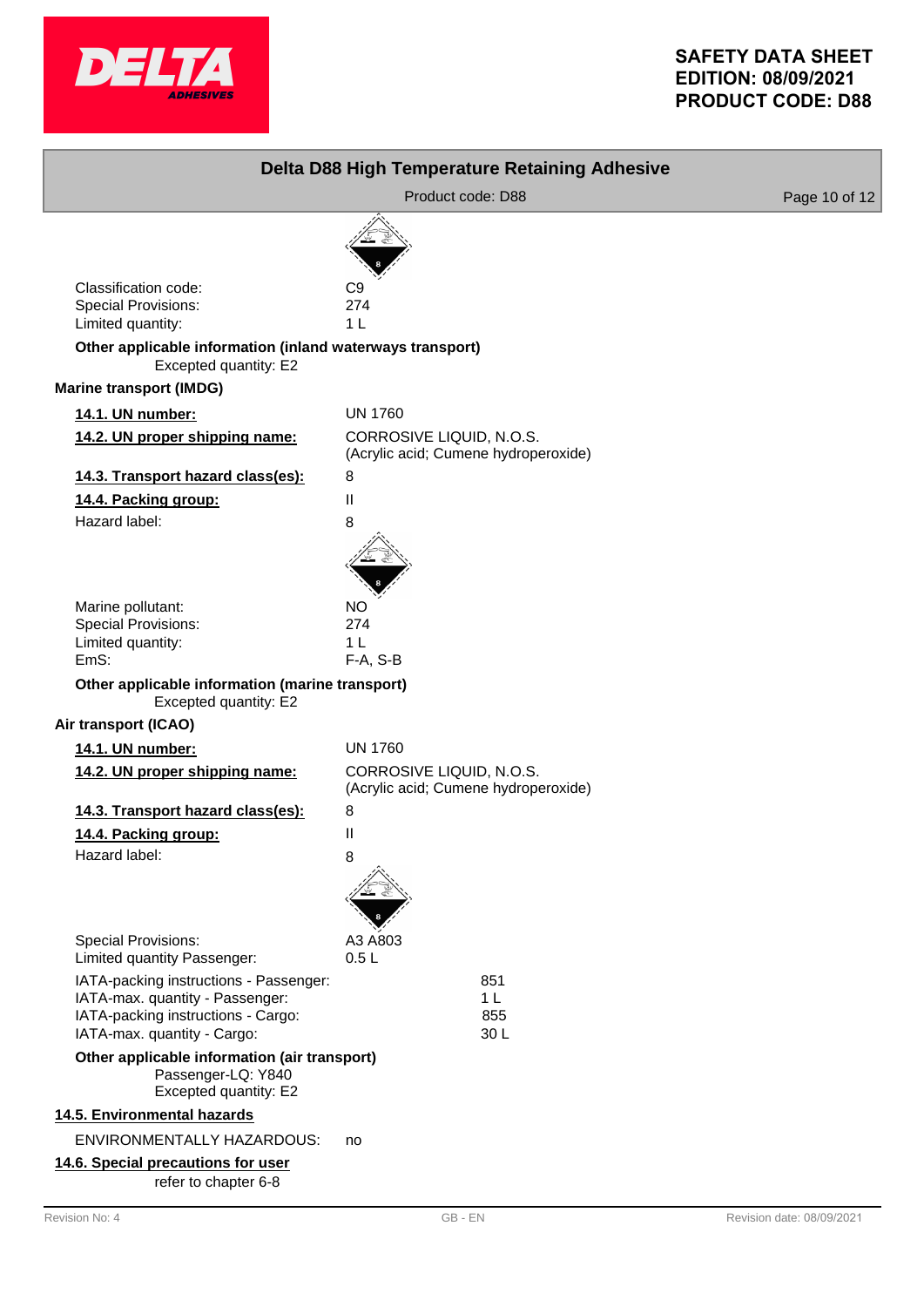

## **Delta D88 High Temperature Retaining Adhesive**

Product code: D88 Product code: 088

### **14.7. Transport in bulk according to Annex II of MARPOL73/78 and the IBC Code**

irrelevant

### **SECTION 15: Regulatory information**

### **15.1. Safety, health and environmental regulations/legislation specific for the substance or mixture**

## **EU regulatory information**

1999/13/EC (VOC): No information available. VOC Directive 2004/42/EC: No information available.

#### **Additional information**

The preparation is dangerous in the sense of Directive 1999/45/EC. This preparation is hazardous in the sense of regulation (EC) No 1272/2008 [GHS]. Not subject to regulation 96/82/EC. REACH 1907/2006 Appendix XVII, No 3

#### **National regulatory information**

Employment restrictions: Observe employment restrictions for young people. Water contaminating class (D): 2 - water contaminating

#### **15.2. Chemical safety assessment**

Chemical safety assessments for substances in this mixture were not carried out.

### **SECTION 16: Other information**

#### **Changes**

Rev. 1,00, 16.12.2014, Initial release

### **Abbreviations and acronyms**

ADR: Accord européen sur le transport des marchandises dangereuses par Route (European Agreement concerning the

International Carriage of Dangerous Goods by Road)

RID: Règlement international concernant le transport des marchandises dangereuses par chemin de fer (Regulations

Concerning the International Transport of Dangerous Goods by Rail)

IMDG: International Maritime Code for Dangerous Goods

IATA: International Air Transport Association

IATA-DGR: Dangerous Goods Regulations by the "International Air Transport Association" (IATA)

ICAO: International Civil Aviation Organization

ICAO-TI: Technical Instructions by the "International Civil Aviation Organization" (ICAO)

GHS: Globally Harmonized System of Classification and Labelling of Chemicals

EINECS: European Inventory of Existing Commercial Chemical Substances

CAS: Chemical Abstracts Service (division of the American Chemical Society)

- LC50: Lethal concentration, 50 percent
- LD50: Lethal dose, 50 percent

NOAEL: No observed adverse effect level

## **Full text of R phrases referred to under Sections 2 and 3**

| 07       | May cause fire.                                               |
|----------|---------------------------------------------------------------|
| 10       | Flammable.                                                    |
| 20/21/22 | Harmful by inhalation, in contact with skin and if swallowed. |
| 21/22    | Harmful in contact with skin and if swallowed.                |
| 23       | Toxic by inhalation.                                          |
| 25       | Toxic if swallowed.                                           |
| 34       | Causes burns.                                                 |
| 35       | Causes severe burns.                                          |
| 36       | Irritating to eyes.                                           |